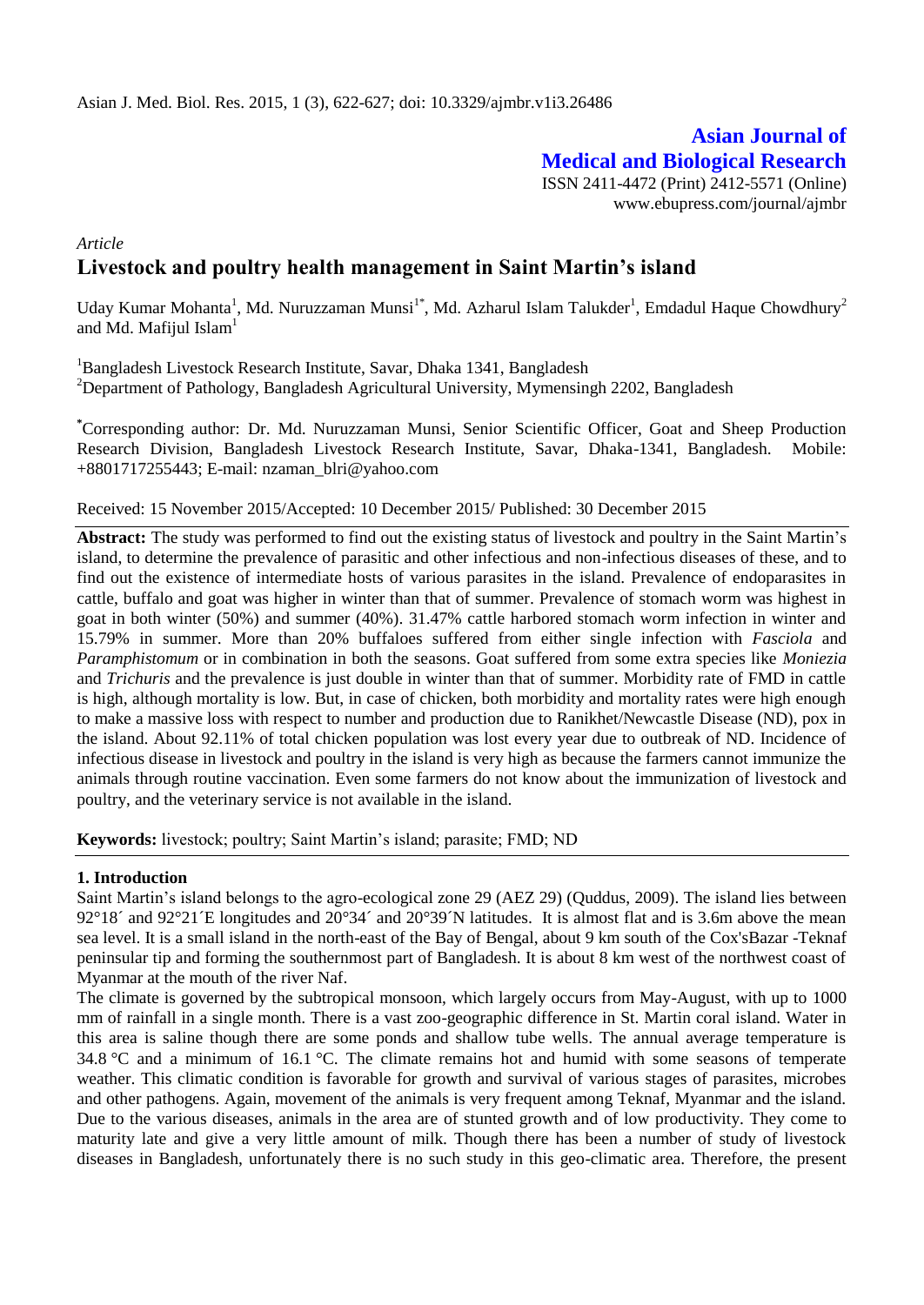study was undertaken with the objective of recording data regarding the prevalence of livestock and poultry diseases.

#### **2. Materials and Methods**

This study was carried out from July/2011-June/2012, when most of the laboratory works was done in the laboratories of Bangladesh Livestock Research Institute, Savar, Dhaka, Bangladesh.

At the beginning, a detailed base line survey was conducted in Saint Martin's island with a structured questionnaire to study the existing status of livestock and poultry and socio-economic status of the farmers. Faecal Sample was collected directly from the rectum of cattle, buffalo and goat, brought to the laboratory and stored at 4°C until analysis. The samples were examined within 48 hours of collection using direct smear method and identification of the parasites was made by using the description of Yamaguti (1958) and Soulsby (1982).

The selected animals were thoroughly investigated to detect the general health conditions and the clinical manifestations of parasitic diseases such as emaciation, diarrhoea, anaemia, bottle jaw, etc.

The data were analysed by using the Microsoft Excel computer programme.

### **3. Results and Discussion**

Total area of Saint Martin's island is 8 sq km. There were about 948 families with a total human population of about 6000. The island is 9 km far from Teknaf (Upazila headquaters) and only 5 km away from the neighboring Myanmar.

A total of 948 farm households of the village were categorized into landless, marginal, small and medium based on their landholdings (BBS, 2005; Hossain and Nessa, 2005). Landless farm families dominated (62.16% of the total) in the village followed by small (17.61%), marginal (14.66%) and medium (4.85%) (Table 1). Landless, marginal, small and medium farm families owned on an average 19.6, 77.86, 162.66 and 448.8 decimal of land respectively including homestead, pond, crop and fallow land, respectively (Table 1).

It was found that family size increased with farm size (Table 2). On an average each landless, marginal, small, and medium farm family had 6.52, 7.46, 7.11 and 7.4 heads, respectively which is higher than the national average. However, each farm family had higher proportion of female members over male counterpart which might be due to the illiteracy and religious misunderstanding of the inhabitants.

Number of livestock species in each farm family (all categories of farm together) was very small in all categories of farms (Table 3). Small farmers had higher number of cattle and chicken but marginal farmers had more goat and also duck heads and most of them were indigenous. There were no crossbred cattle. Most of the farmers had goat but none had any sheep. With a few exceptions, almost all farm families reared either chicken or duck or both. Some people also rear pigeon predominantly on ornamental basis. However, each farm family, irrespective of farm size, in the union possessed 595 cattle heads, 1371 goats, 17993 chickens, 389 ducks, and 120 buffaloes. Usually, poultry species were solely under the custody of the female member of each household and male member was not too much interested about the income from them.

A number of livestock and poultry diseases outbreaks took place in this island (Table 4). Foot and Mouth Disease (FMD) was the most widely spread livestock disease affecting health and productivity of cattle in each year. Ruminal impaction and skin disease were more or less common in the location. Other diseases were sporadic. PPR and contagious ecthyma were major issues affecting goat health and production. ND was the most common disease causing massive loss of chicken followed by pox in the union (Figure 1). Disease outbreak might be due to the spread of infectious agents through frequent animal movement from the neighboring country and Teknaf and by the visitors.

Soil quality of Island was sandy type. But there was some area where there water was lodged all times. Some indigenous aquatic vegetation and grass were there. These areas were used as grazing area. No land was spared for fodder cultivation in the union, even in the *Rabi* season. Other than cropping season, crop fields were remained fallow for a little time period after harvesting the crops. Therefore, there was no scope of fodder crop production in the village away from cropping season. Cattle usually graze two times a day for a time period of 4-5 hr day<sup>-1</sup>. Goats were generally kept by women and children. Sometimes, animals lived on straw based confined feeding with no or a little amount of concentrate supplementation everyday.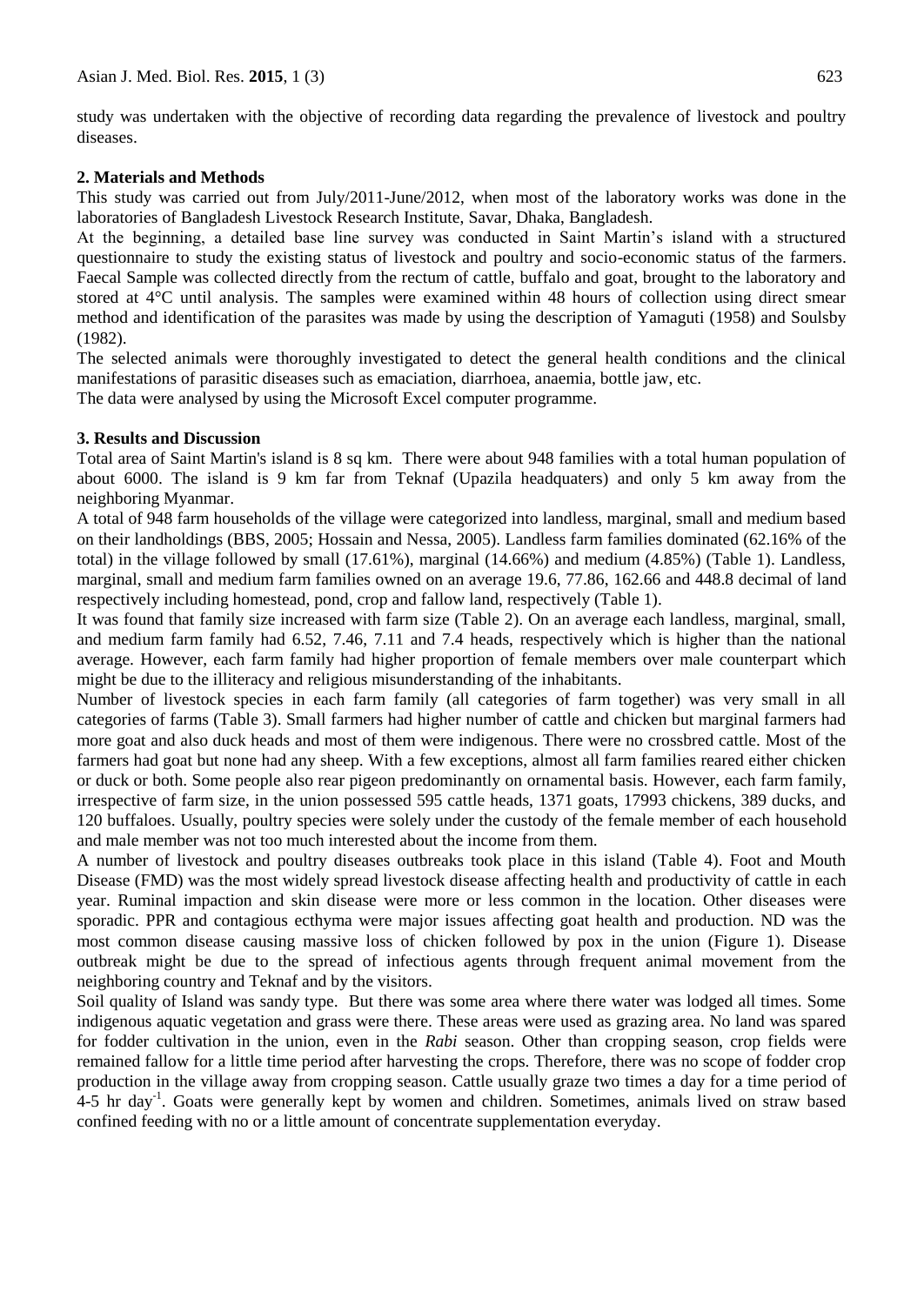# **Table 1. Farm category.**

|                                  | <b>Farm category</b> |                 |              |               |
|----------------------------------|----------------------|-----------------|--------------|---------------|
|                                  | <b>Landless</b>      | <b>Marginal</b> | <b>Small</b> | <b>Medium</b> |
|                                  | 596                  | 139             | 167          | 46            |
| A. Farm family $(No.)$ $(n=948)$ | (62.86%)             | $(14.66\%)$     | $(17.61\%)$  | $(4.85\%)$    |
| B. Farm size (acre farm)         |                      |                 |              |               |
| <i>i</i> . Home stead            | 14.35                | 31.86           | 57.22        | 52.4          |
| ii. Pond/ditch                   | 0                    | $\theta$        |              | 0.4           |
| iii. Cultivable land             | 3.54                 | 36.66           | 74.44        | 384           |
| iv. Fallow/seasonal fallow       | 1.40                 | 9.33            | 30           | 12            |
| <b>Total</b>                     | 19.29                | 77.86           | 162.66       | 448.8         |

# **Table 2. Family size.**

| Male<br>2.28<br>2.09<br>2.86<br>2.2<br>Female<br>2.06<br>2.55<br>2.4<br>2.4<br>Child<br>2.44<br>2.41<br>2.8<br>2.2 | Gender | <b>Landless</b> | <b>Marginal</b> | <b>Small</b> | <b>Medium</b> |
|--------------------------------------------------------------------------------------------------------------------|--------|-----------------|-----------------|--------------|---------------|
|                                                                                                                    |        |                 |                 |              |               |
|                                                                                                                    |        |                 |                 |              |               |
|                                                                                                                    |        |                 |                 |              |               |
| Total<br>6.52<br>7.4<br>7.46<br>7.11                                                                               |        |                 |                 |              |               |

# **Table 3. Livestock and poultry population.**

| <b>Species</b> |                 | All farm        |              |               |       |
|----------------|-----------------|-----------------|--------------|---------------|-------|
|                | <b>Landless</b> | <b>Marginal</b> | <b>Small</b> | <b>Medium</b> |       |
| Cattle         | 0.65            | 0.8             |              | 0.6           | 595   |
| Goat           | 1.22            |                 | 1.389        | 1.2           | 1371  |
| Sheep          | 0               |                 | $\theta$     |               |       |
| <b>Buffalo</b> | 0.015           |                 |              | 2.4           | 120   |
| Duck           | 0.23            | 1.13            | 0.28         | 0             | 389   |
| Chicken        | 13.90           | 14.33           | 34.89        | 12.8          | 17993 |

### **Table 4. Disease outbreak.**

| <b>Species</b>    | Name of disease              | Time of outbreak                      |  |  |
|-------------------|------------------------------|---------------------------------------|--|--|
| Cattle/Buffaloes  | <b>FMD</b>                   | May-July                              |  |  |
| Ruminal impaction |                              | Round the year                        |  |  |
|                   | Skin disease                 | Round the year<br>specially<br>winter |  |  |
|                   |                              | season                                |  |  |
|                   | Liver Fluke infection        | Round the year                        |  |  |
| Goat              | Diarrhoea                    | Round the year                        |  |  |
|                   | <b>PPR</b>                   | Round the year                        |  |  |
|                   | Contagious ecthyma           | Round the year                        |  |  |
| Chicken           | Ranikhet (ND)                | Round the year                        |  |  |
|                   | Mostly in cold season<br>Pox |                                       |  |  |
| Duck              | Cholera                      | May-June, October-November            |  |  |
|                   | Plague                       | May-June, October-November            |  |  |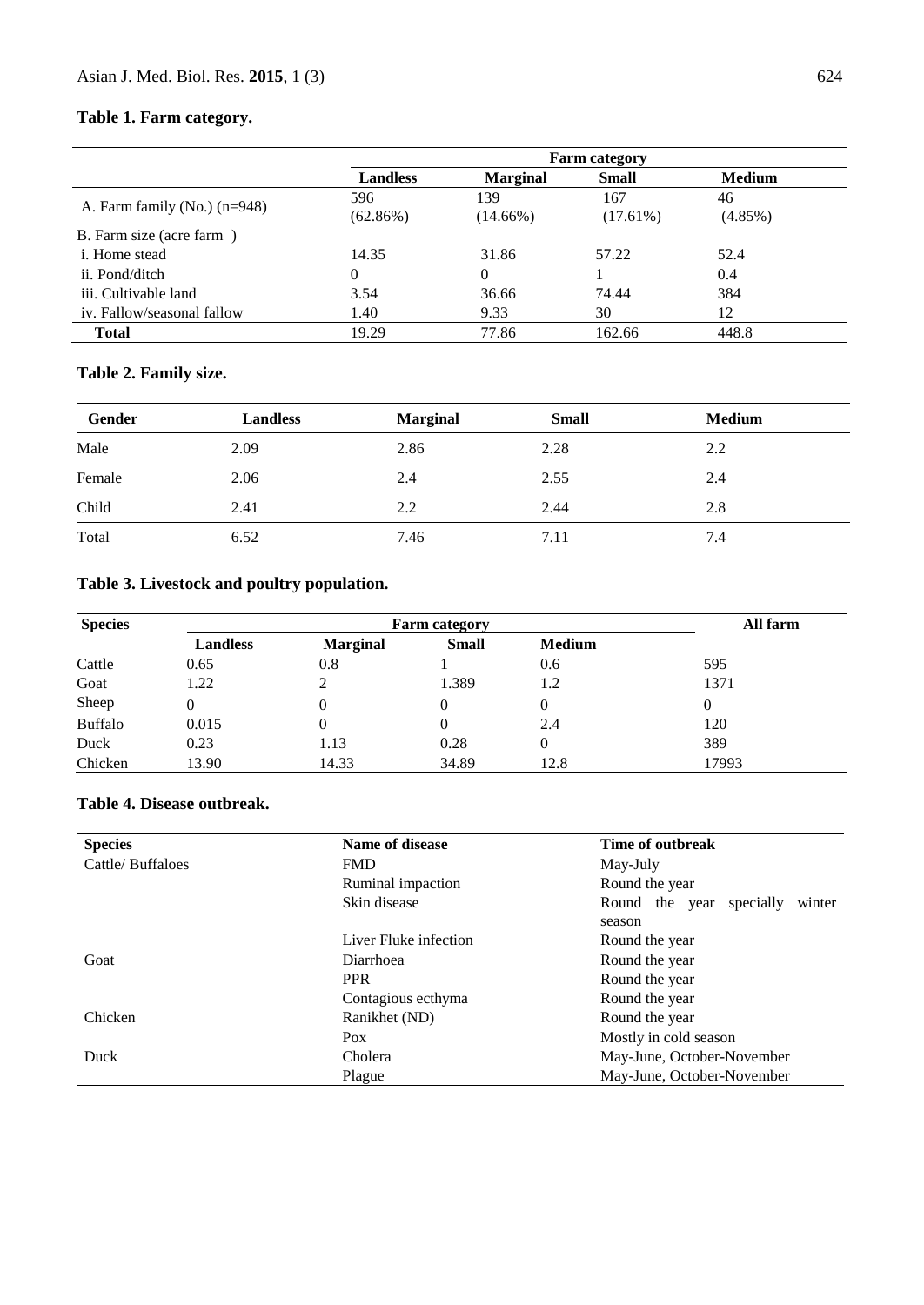**Table 5. Species specific prevalence of parasites.**

| <b>Name of Parasites</b>             | Winter        |                | <b>Summer</b>            |               |                |        |
|--------------------------------------|---------------|----------------|--------------------------|---------------|----------------|--------|
|                                      | <b>Cattle</b> | <b>Buffalo</b> | Goat                     | <b>Cattle</b> | <b>Buffalo</b> | Goat   |
| Fasciola                             | 11.85%        | 25%            | ٠                        | 7.89%         | 20%            |        |
| Paramphistomum                       | 23.68%        | 21.73%         | $\overline{\phantom{a}}$ | 15.79%        | 20%            |        |
| Schistosoma                          | 7.69%         | 11.83%         | $\overline{\phantom{a}}$ | 7.69%         | 15.79%         |        |
| Stomach worm                         | 31.47%        | 10%            | 50%                      | 15.79%        |                | 40%    |
| Ascaris                              | 7.89%         | -              | $\overline{\phantom{a}}$ | 2.63%         |                |        |
| Fascila &Paramphistomum              | 10.52%        | 30%            | ٠                        | 5.26%         | 20%            |        |
| <i>Fasciola</i> +Stomach worm        | 7.89%         | -              |                          | 2.63%         |                | 7.69%  |
| <i>Paramphistomum</i> + Stomach worm | 7.89%         |                |                          | 2.63%         |                | 15.38% |
| $Fasciola+$<br>Paramphistomum        |               |                |                          |               |                |        |
| $+$ Stomach worm                     | 11.83%        | ۰              |                          | 2.63%         |                |        |
| Moniezia                             |               |                | 15.38%                   |               |                | 7.69%  |
| St. worm+Trichuris                   |               |                | 11.53%                   |               |                | 7.69%  |



**Figure 1. Morbidity and mortality.**



**Figure 2. Problems faced by the farmers rearing livestock and poultry.**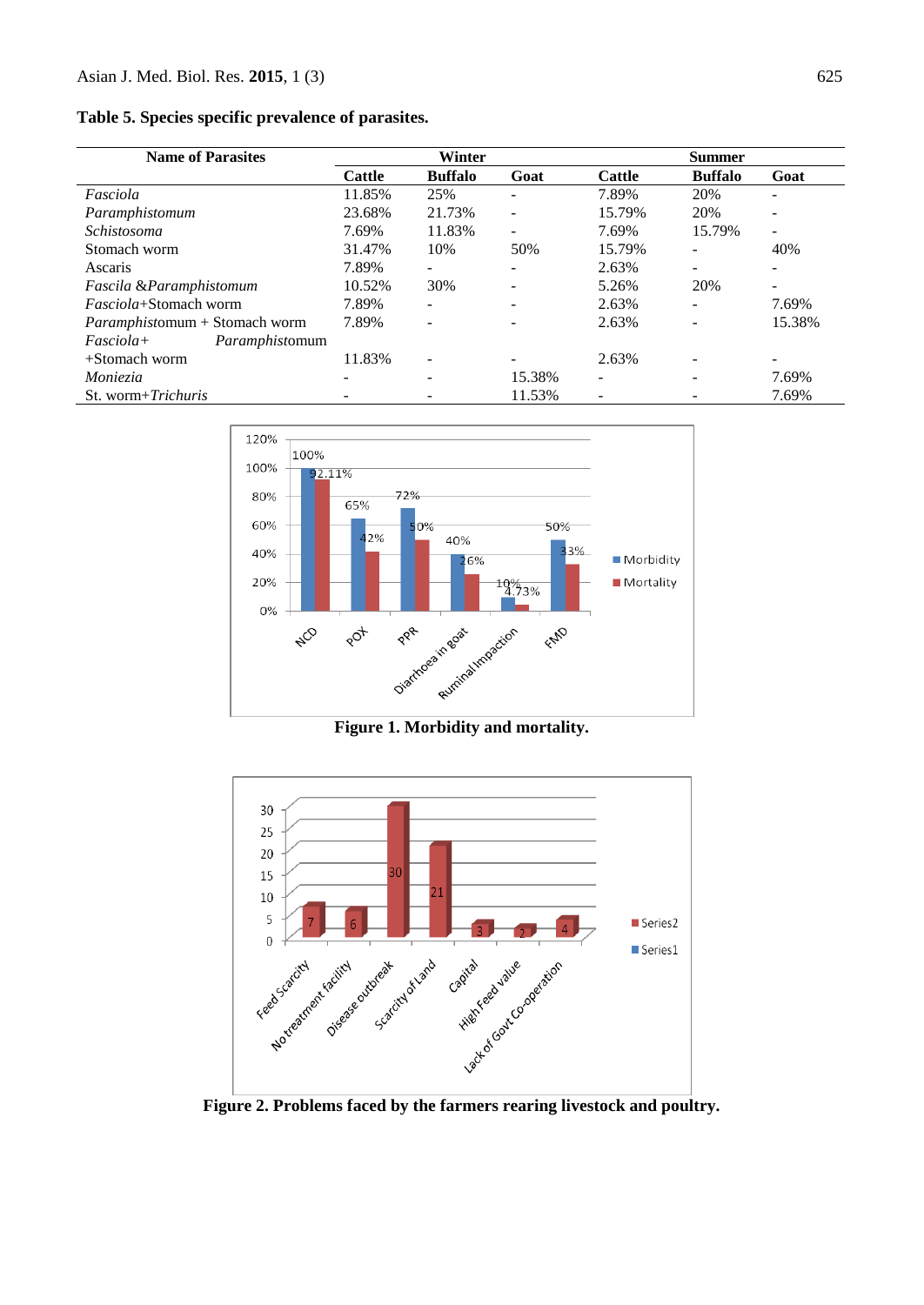

**Figure 3. Overall seasonal prevalence of endoparasites.**

Morbidity rate of FMD in cattle was high, although mortality was low (Figure 1). But, in case of chicken, both morbidity and mortality rates were high enough to make a massive loss with respect to number and production due to Ranikhet (ND) and pox. About 92.11% of total chicken population was lost every year due to outbreak of ND. Incidence of infectious disease of livestock and poultry in the island was very high as because the farmers could not immunize the animals through routine vaccination. Even some farmers did not know about the immunization of livestock and poultry. Again, there was no veterinary service in the island to give advice, treatment and vaccination facilities for their animals and poultry.

Disease outbreak was the main constraint faced by the farmers rearing livestock and poultry in the island. Scarcity of grazing land, feed scarcity, lack of livestock advisory services and treatment facilities also caused hindrance for livestock production in the island (Figure 2).

Prevalence of endoparasites in cattle, buffalo and goat was higher in winter than that of summer. In Bangladesh, winter usually begins with mild cold and passes through moderate cold and temperature ranging from 18.03- 23.66ºC. This climatic condition was suitable for the development and survival of many geo-parasites like *Oesophagostomum* spp., *Trichuris* spp. etc. Arthropod vectors like oribatid mites, which live on the pasture, were more available in winter than summer (Urquhart *et al.*, 1996). So, prevalence of helminth parasites was relatively higher in winter. On the other hand, scotching heat of the summer is lethal for the development of many helminth parasites.

In the present study, the prevalence of stomach worm was highest in goat in both winter (50%) and summer (40%) (Table 5) which contradicts the findings of Sardar *et al.*, (2006) and are much lower than the findings (63.41%) of another study conducted by Hassan *et al.*, (2011). About 31.47% buffalo harbored stomach worm infection in winter and 15.79% in summer. On the other hand, only 10% cattle harbored stomach worm infection in winter and 0% in summer, whereas Saha *et al.*, (2013) found 39.6% prevalence of gastrointestinal nematodes in buffalo in a study at three upazilas of Barisal district of Bangladesh. In the present study, more than 20% buffaloes suffered from either single infection with *Fasciola* and *Paramphistomum* or in combination in both the seasons. Goat suffered from some extra species like *Moniezia* and *Trichuris* and the prevalence is just double in winter than that of summer (Table 5).

In a study, Das *et al.*, (2010) found 47.7% prevalence of *Paramphistomum* and 5.8% prevalence of *Fasciola* in Red Chittagong cattle of Bangladesh of which the first one is much higher and the second one is lower than the present findings.

In another study, Sammadar *et al.*, (2015) found 20.84%, 23.96% and 10.37% prevalence of *Fasciola* and 7.47%, 16.87% and 2.56% prevalence of *Paramphistomum* in cattle, buffalo and goats, respectively which are almost similar except that of goats with the present results.

However, all the variations results mentioned above may be due to variations in geoclimatic conditions.

For trematode infection, intermediate host like snail was mandatory for the growth and survival of the developmental stages of the parasites. In the island, no intermediate host responsible for the growth and survival of *Fasciola* and *Paramphistomum spp* was found during this study. But the prevalence of the parasites was evident. From the history of livestock business, it was clear that the animals were either imported from